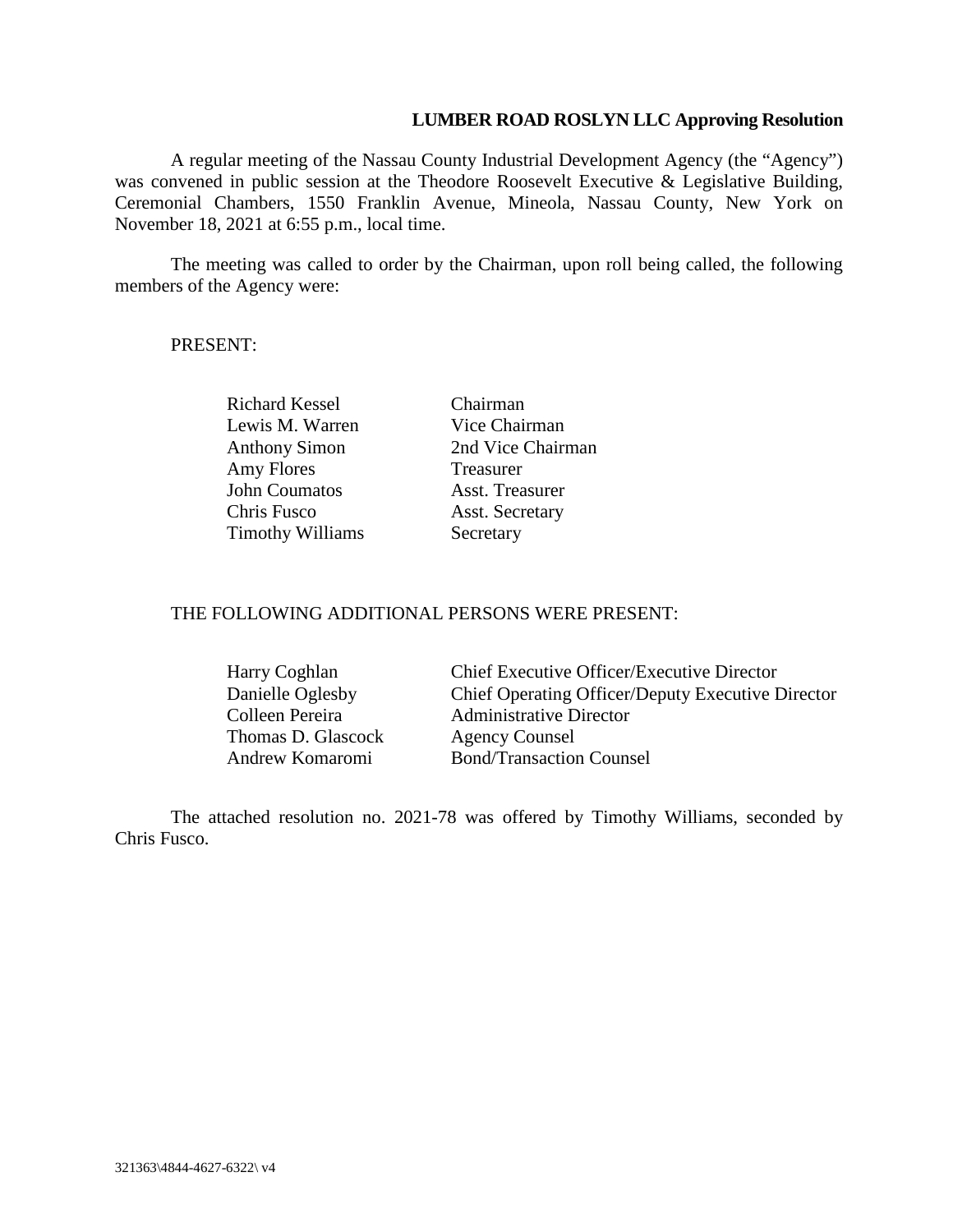### Resolution No. 2021-78

## RESOLUTION TAKING OFFICIAL ACTION TOWARD AND APPROVING THE ACQUISITION AND STRAIGHT LEASING OF A CERTAIN PROJECT FOR LUMBER ROAD ROSLYN LLC

WHEREAS, the Nassau County Industrial Development Agency (the "Agency") is authorized and empowered by the provisions of Chapter 1030 of the 1969 Laws of New York, constituting Title 1 of Article 18-A of the General Municipal Law, Chapter 24 of the Consolidated Laws of New York, as amended (the "Enabling Act"), and Chapter 674 of the 1975 Laws of New York, as amended, constituting Section 922 of said General Municipal Law (said Chapter and the Enabling Act being hereinafter collectively referred to as the "Act") to promote, develop, encourage and assist in the acquiring, constructing, reconstructing, improving, maintaining, equipping and furnishing of manufacturing, industrial and commercial facilities, among others, for the purpose of promoting, attracting and developing economically sound commerce and industry to advance the job opportunities, health, general prosperity and economic welfare of the people of the State of New York, to improve their prosperity and standard of living, and to prevent unemployment and economic deterioration; and

WHEREAS, to accomplish its stated purposes, the Agency is authorized and empowered under the Act to acquire, construct, reconstruct and install one or more "projects" (as defined in the Act) or to cause said projects to be acquired, constructed, reconstructed and installed and to convey said projects or to lease said projects with the obligation to purchase; and

WHEREAS, LUMBER ROAD ROSLYN LLC, a limited liability company organized and existing under the laws of the State of New York, (the "Applicant") has presented an application for financial assistance (the "Application") to the Agency, which Application requests that the Agency consider undertaking a project (the "Project") consisting of the following: (A)(1) the acquisition and retention of an interest in an approximately 1.39 acre parcel of land located at 45 Lumber Road, Village of Roslyn, Town of North Hempstead, Nassau County, New York (Section: 6; Block: 53; Lot: 1031) (the "Land"), (2) the construction of an approximately 60,000 square foot, four (4) story building (collectively, the "Building") on the Land, together with related improvements to the Land, including surface parking spaces, (3) the acquisition of certain furniture, fixtures, machinery and equipment (the "Equipment') necessary for the completion thereof (collectively, the "Project Facility"), all of the foregoing for use by the Applicant as a multi-family apartment building consisting of approximately thirty-three (33) residential rental apartment units, including six (6) affordable residential rental apartments, with three (3) such residential apartments designated at or below 80 % AMI Nassau County and three (3) such residential apartment designated at or below 120 % AMI Nassau County; (B) the granting of certain "financial assistance" (within the meaning of Section 854(14) of the General Municipal Law) with respect to the foregoing in the form of potential exemptions or partial exemptions from real property taxes, mortgage recording taxes and sales and use taxes (collectively, the "Financial Assistance"); and (C) the lease (with an obligation to purchase), license or sale of the Project Facility to the Applicant or such other entity as may be designated by the Applicant and agreed upon by the Agency; and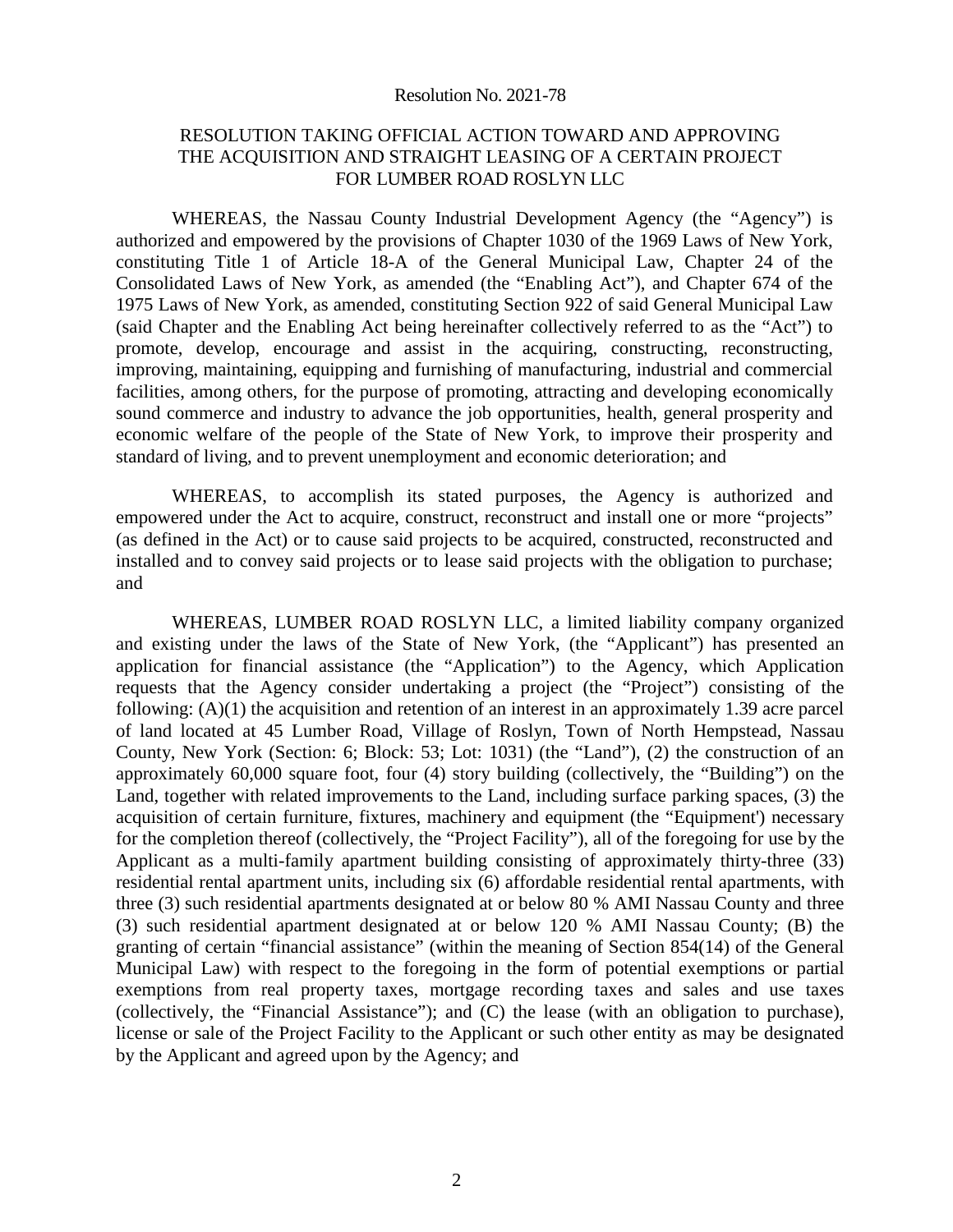WHEREAS, any approval of the Project is contingent upon, among other things, a final determination by the members of the Agency to proceed with the Project following determinations by the Agency that: (A) the public hearing and notice requirements and other procedural requirements contained in the Act relating to the Project and the Financial Assistance have been satisfied; and (B) the undertaking of the Project by the Agency and the granting of the Financial Assistance are and will be in compliance with all other applicable requirements of the Act, Article 8 of the Environmental Conservation Law (the "SEQR Act") and the regulations adopted pursuant thereto (the "Regulations" and together with the SEQR Act, collectively, "SEQRA"), and all other statutes, codes, laws, rules and regulations of any governmental authority having jurisdiction over the Project or the Project Facility (collectively, the "Applicable Laws"); and

WHEREAS, the Executive Director of the Agency (A) caused notice of a public hearing of the Agency pursuant to Section 859-a of the Act (the "Public Hearing") to hear all persons interested in the Project and the Financial Assistance contemplated by the Agency with respect to the Project, to be mailed on November 1, 2021 the chief executive officer of Nassau County, New York and of each other affected tax jurisdiction within which the Project Facility is or is to be located; (B) caused notice of the Public Hearing to be published on November 1, 2021 in the Nassau edition of *Newsday,* a newspaper of general circulation available to residents of the County of Nassau, New York; (C) caused the Public Hearing to be conducted on 15th day of November, 2021, at 3:30 p.m., local time, at Village Hall, 1200 Old Northern Blvd., Village of Roslyn, Town of North Hempstead, Nassau County, New York, in furtherance of the provisions of Section 859-a of the General Municipal Law requiring interested parties be provided a reasonable opportunity, both orally and in writing, to present their views with respect to the Project, and (D) caused a report of the Public Hearing (the "Report") to be prepared which fairly summarizes the views presented at the Public Hearing and distributed the Report to the members of the Agency; and

WHEREAS, in accordance with Section 874(4) of the Act, (A) the Executive Director of the Agency caused notice of a meeting of the Agency with respect to the proposed deviation from the Agency's uniform tax exemption policy to be mailed on November 1, 2021 (the "IDA Meeting") to the chief executive officer of each affected tax jurisdiction; and (B) the members of the Agency conducted the IDA Meeting on the date hereof and reviewed any written comments or correspondence received with respect to the proposed deviation from the Agency's uniform tax exemption policy and approved the proposed deviation; and

WHEREAS, pursuant to Article 8 of the Environmental Conservation Law, Chapter 43-B of the Consolidated Laws of New York, as amended (the "SEQR Act"), and the regulations adopted pursuant thereto by the Department of Environmental Conservation of the State of New York (the "Regulations", and collectively with the SEQR Act, "SEQRA"), the appropriate personnel of the Agency reviewed the environmental assessment form and other materials submitted by the Applicants and made any necessary comments to the members of the Agency, and by resolution of the members of the Agency adopted immediately prior to the adoption hereof, the Agency decided to conduct an uncoordinated review of the Project and determined that the Project will not have a significant adverse environmental impact and that an environmental impact statement will not be prepared; and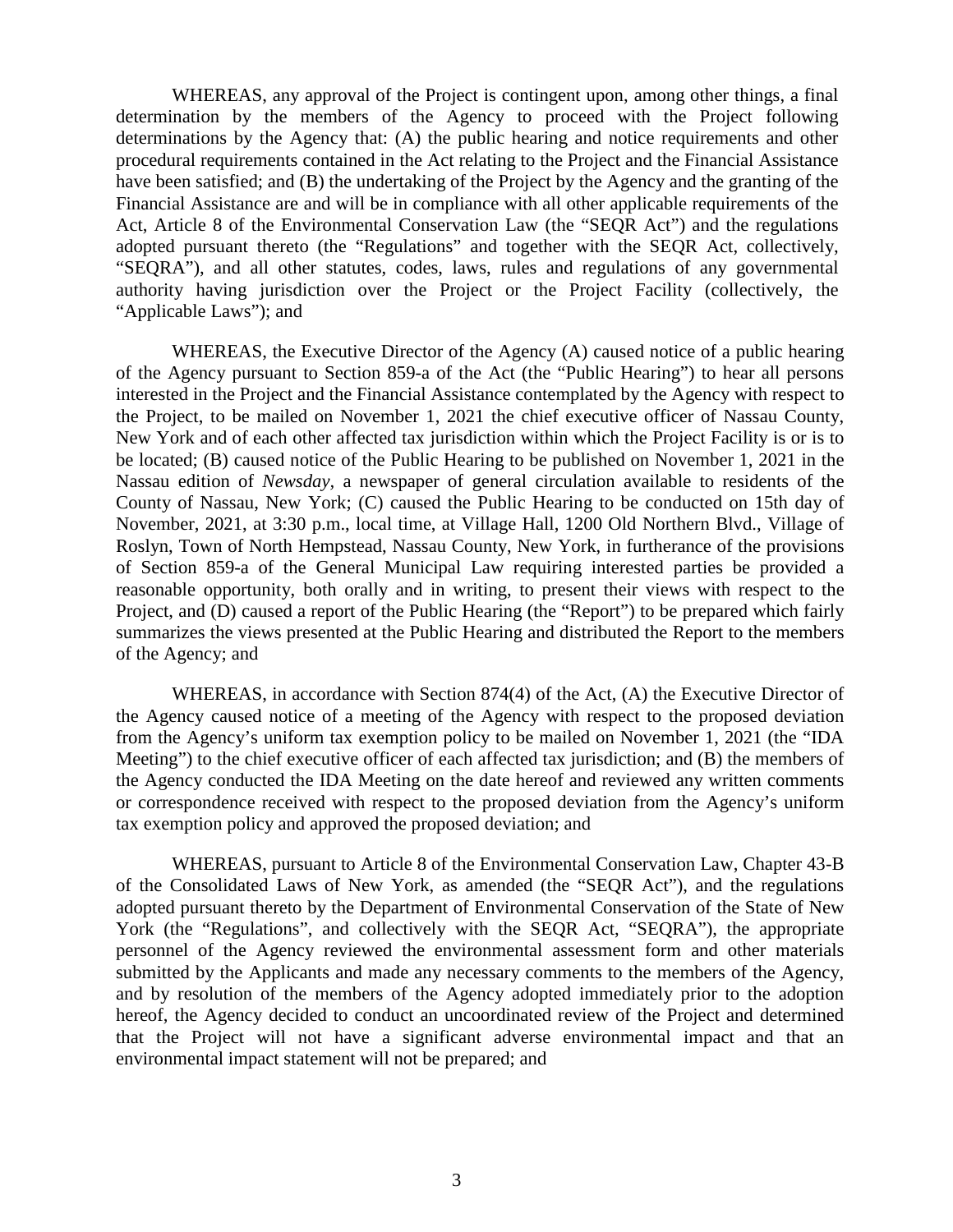WHEREAS, the Agency now desires to make its determination to proceed with the Project and to grant the Financial Assistance, subject to the terms hereof; and

WHEREAS, (A) the Applicant will execute and deliver a certain bargain and sale deed, assignment of lease or company lease to the Agency, pursuant to which the Applicant will convey an interest in the Land and the Building to the Agency (the "Conveyance Instrument"), (B) the Applicant will execute and deliver a certain Bill of Sale (the "Bill of Sale to Agency") to the Agency, pursuant to which the Applicant will convey to the Agency its interest in the Equipment, (C) the Applicant will execute and deliver a Lease Agreement or Sublease Agreement, (the "Lease") between the Agency and the Applicant, pursuant to which the Agency will grant to the Applicant a leasehold interest in the Project Facility and pursuant to which and/or a Project Agreement by and between the Agency and the Applicant, the Agency will appoint to the Applicant as its agent ("Project Agreement"), (D) the Applicant will cause to be executed and delivered a certain Environmental Compliance and Indemnification Agreement (the "Environmental indemnification") pursuant to which the Agency will be indemnified from and against certain losses, costs, damages and liabilities, (E) the Applicant will execute and deliver or cause to be executed and delivered a certain Payment in Lieu of Taxes Agreement (the "PILOT Agreement") to the Agency, and, to secure the obligations thereunder, a certain Mortgage and Assignment of Leases and Rents in favor of the County of Nassau, New York (the "PILOT Mortgage"), and (F) the Applicant will execute and deliver and/or cause to be executed and delivered certain other certificates, documents, instruments and agreements related to the Project (together with the Conveyance Instrument, the Bill of Sale to Agency, the Lease, the Project Agreement, if any, the Environmental Indemnification, the PILOT Agreement and the PILOT Mortgage, collectively, the "Transaction Documents");

## NOW, THEREFORE, BE IT RESOLVED BY THE MEMBERS OF THE NASSAU COUNTY INDUSTRIAL DEVELOPMENT AGENCY AS FOLLOWS:

Section 1. The Agency has reviewed the Application and the Report and, based upon the representations made by the Applicant to the Agency and the facts and information obtained by the Staff of the Agency and reported to and reviewed by the members of the Agency at this meeting (including, without limitation, the facts and information set forth in the Staff Review of the Application), the Agency has reviewed and assessed all material information necessary to afford a reasonable basis for the Agency to make a determination to approve the Financial Assistance. In addition, the Agency makes the following findings and determinations with respect to the Project:

(a) based on the proposed use of the Project Facility as set forth in the Application, the economic effects of the Project on the area in which it is situated including the prevention of economic deterioration, the job opportunities to be created and/or maintained by the Project, the Project will constitute a commercial facility and, therefore, the Project constitutes a "project" within the meaning of the Act;

(b) the granting of the Financial Assistance by the Agency to the Applicants is necessary to induce the Applicants to proceed with the Project;

(c) there is a likelihood that the Project would not be undertaken but for the granting of the Financial Assistance by the Agency to the Applicants;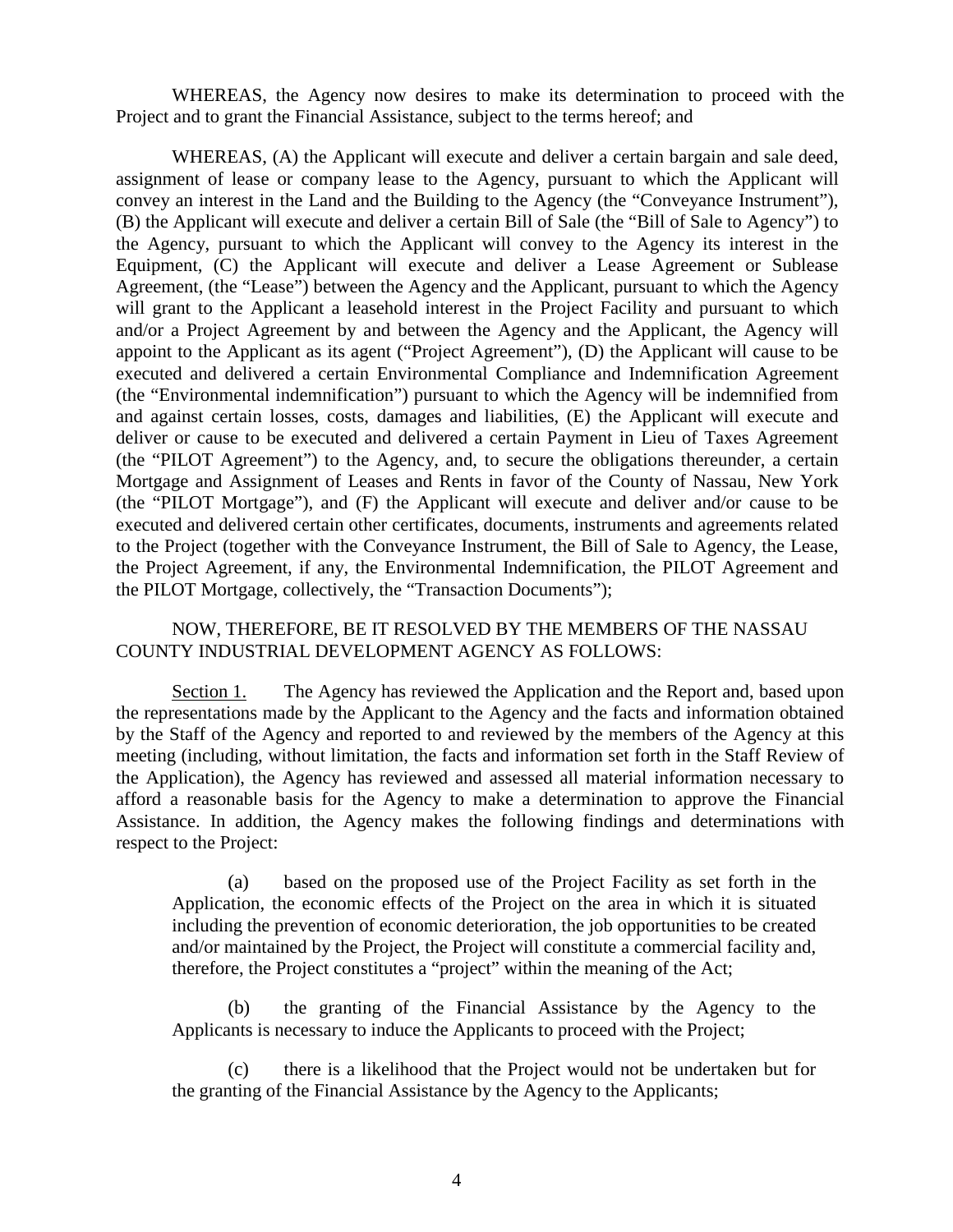(d) the completion of the Project Facility by the Applicants as agent of the Agency, the lease thereof by the Agency to the Applicants and the operation thereof by the Applicants will not result in the removal of a facility or plant of the Applicants or any other proposed user, occupant or tenant of the Project Facility from one area of the State of New York (the "State") to another area of the State or in the abandonment of one or more plants or facilities of the Applicants or any other proposed user, occupant or tenant of the Project Facility located within the State (but outside of Nassau County). Therefore, the provisions of subdivision (1) of Section 862 of the Act are not and will not be violated as a result of the granting of the Financial Assistance by the Agency to the Applicants;

(e) the Project will serve the public purposes of the Act by preserving permanent, private sector jobs and increasing the overall number of permanent, private sector jobs in the State;

(f) no funds of the Agency shall be used in connection with the Project for the purpose of preventing the establishment of an industrial or manufacturing plant, nor shall any funds of the Agency be given in connection with the Project to any group or organization which is attempting to prevent the establishment of an industrial or manufacturing plant within the State, nor shall any funds of the Agency be used for advertising or promotional materials which depict elected or appointed government officials in either print or electronic media;

(g) the granting of the Financial Assistance by the Agency with respect to the Project will promote the job opportunities, health, general prosperity and economic welfare of the inhabitants of Nassau County, New York and the State, will improve their standard of living, and will prevent unemployment and economic deterioration, and thereby serves the public purposes of the Act;

(h) The Project is located in the Waterfront Mixed Use zoning districts in the Village of Roslyn (the "Village") and is presently developed with a warehouse. The Waterfront Mixed Use district allows for multifamily dwellings subject to certain requirements. The Village Board of Trustees granted a Special Permit for the proposed use and waivers from the Village Code requirements to permit the construction of the Project Facility by resolution dated October 20, 2020. Taking into account the stated purposes of the Act being the promotion of employment opportunities and the prevention of economic deterioration and having reviewed (i) the Economic Impact Study dated November 10, 2021 prepared by Camoin Associates for the Agency regarding the costs benefits and other economic impacts of the Project, (ii) the Cost Benefit Analysis Substantiation of Need for Nassau County IDA Financial Assistance, dated November 10, 2021 prepared by National Development Council finding considerable public benefits, including the maximization of land use, the addition of needed affordable units, the elimination of blight and the resulting addition of disposable income due to the Project and (iii) the Special Permit, the Agency hereby finds that the undertaking of the Project constitutes a commercial activity as it promotes the creation of employment opportunities, the revitalization of the Village of Roslyn downtown and the prevention of economic deterioration.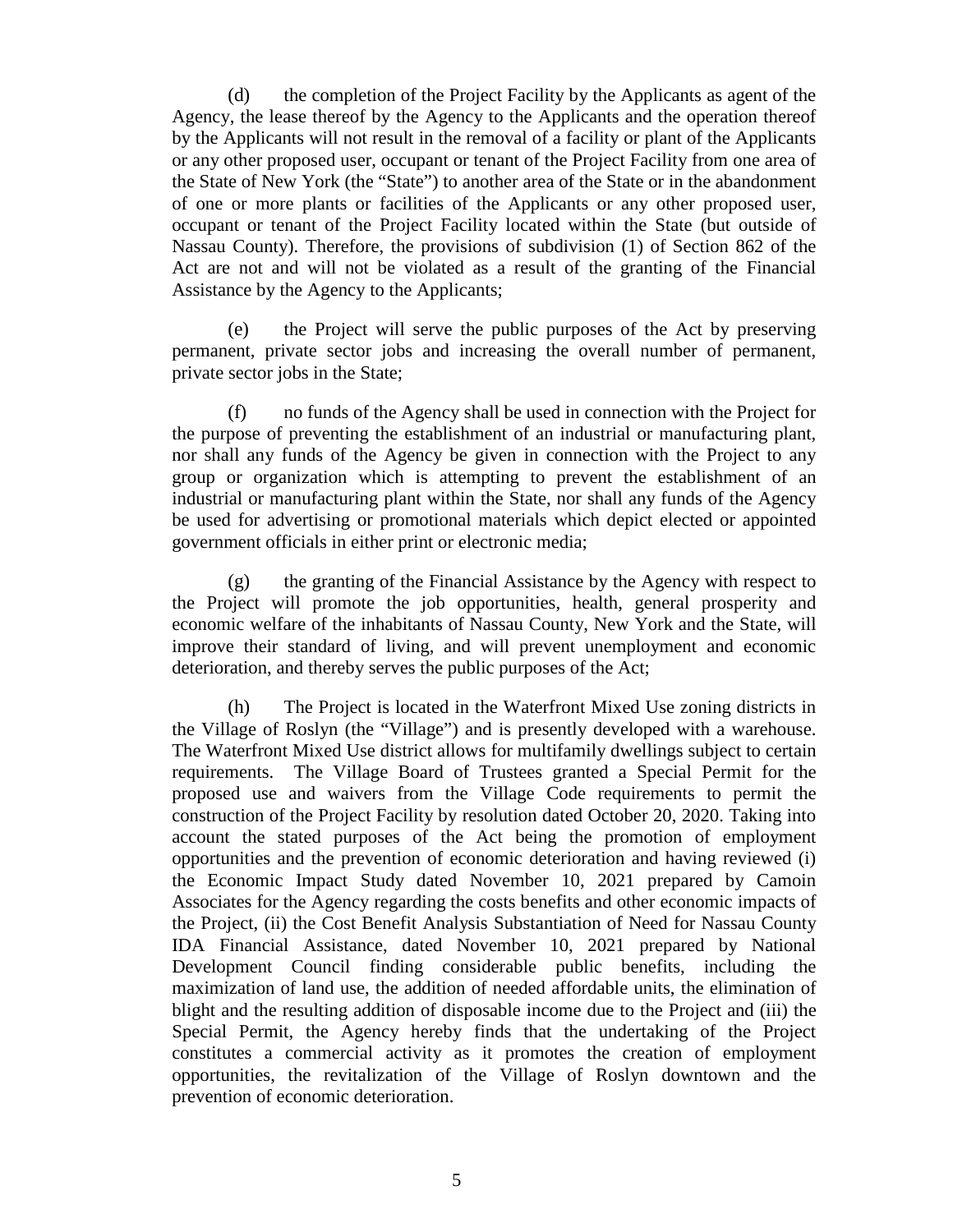(i) the Project Facility does not and will not constitute a project where facilities or property that are primarily used in making retail sales of goods and/or services to customers who personally visit such facilities constitute more than onethird of the total cost of the Project. For purposes of this finding, retail sales shall mean: (i) sales by a registered vendor under Article 28 of the New York Tax Law primarily engaged in the retail sale of tangible personal property, as defined in subparagraph (i) of paragraph four of subdivision (b) of section 1101 of the New York Tax Law; or (ii) sales of a service to such customers; and

(j) the Project will not result in the removal or abandonment of a plant or facility of the Applicants, or of a proposed user, occupant or tenant of the Project Facility, currently located within Nassau County.

Section 2. The Agency hereby ratifies, confirms and approves all actions heretofore taken by the Chief Executive Officer / Executive Director and the staff of the Agency with respect to the Application, the IDA Meeting and the Public Hearing, including, without limitation, (a) those actions required to ensure full compliance with the requirements of the Act, SEQRA and all other Applicable Laws that relate to the Project, and (b) the appointment of the law firm of Harris Beach PLLC, Uniondale, New York, as Special Counsel to the Agency with respect to all matters in connection with the Project.

Section 3. The Agency hereby determines that the Agency has fully complied with the requirements of the Act, SEQRA and all other Applicable Laws that relate to the Project.

Section 4. Having considered fully all comments received at the Public Hearing or otherwise in connection with the Project, the Agency hereby further determines to proceed with the Project and the granting of the Financial Assistance, provided that prior to the closing of the straight-lease pursuant hereto with the Agency, the Company shall have provided to the Agency the following, to the Chief Executive Officer's satisfaction at his sole discretion:

1) Report detailing the Applicant's outreach to the Building Trades including summary of such meetings/discussions; and

2) List of contractor/subcontractor bidders and trades.

Section 5. The Agency hereby approves the Applicants as the lessee/sublessee under the Lease with the Agency and hereby approves the Applicants as the recipient of the Financial Assistance.

Section 6. Based upon the representation and warranties made by the Applicant in its application for financial assistance, subject to the provisions of this resolution, the Agency hereby authorizes and approves the Company, as its agent, to make purchases of goods and services relating to the Project and that would otherwise be subject to New York State and local sales and use tax in an aggregate amount of up to \$7,560,997.10, which result in New York State and local sales and use tax exemption benefits ("sales and use tax exemption benefits") not to exceed \$652,136.00, and approves a maximum mortgage recording tax exemption in an amount not to exceed \$133,424.00.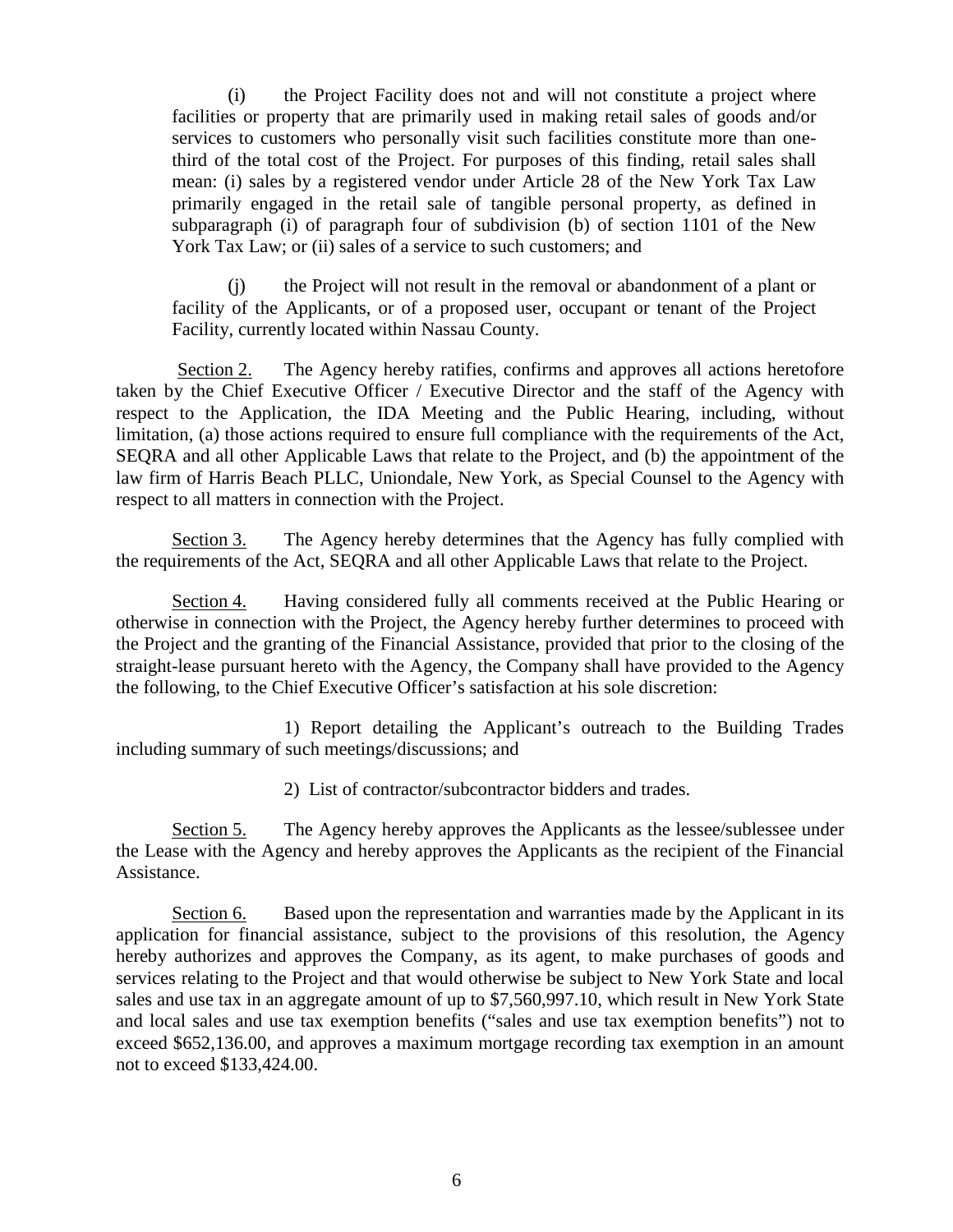Section 7. The Agency is hereby authorized to (a) acquire an interest in the Project Facility pursuant to the Conveyance Instrument, the Bill of Sale to Agency and the other Transaction Documents, (b) grant a leasehold interest in the Project Facility pursuant to the Lease and the other Transaction Documents, (c) grant the aforementioned Financial Assistance, (d) execute the PILOT Mortgage for the sole purpose of encumbering its interest in the Project Facility or accept such other collateral as the Chief Executive Officer / Executive Director shall determine to secure the performance by the Applicant of its obligations under the PILOT Agreement, (e) execute one (1) or more fee and leasehold mortgage, assignment of rents and leases, and security agreements in favor of such bank, governmental agency or financial institution as the Applicant may determine (such bank, governmental agency or financial institution, the "Bank"), encumbering the Project Facility, solely to subject to the lien thereof its interest in the Project Facility, all to secure one (1) or more loans made by such Bank to the Applicant with respect to the Project Facility, and (f) do all things necessary, convenient or appropriate for the accomplishment thereof. All acts heretofore taken by the Agency with respect to the foregoing are hereby approved, ratified and confirmed.

Section 8. The form and substance of the Project Agreement, the Conveyance Instrument, the Bill of Sale to Agency, the Lease, the Environmental Indemnification, the PILOT Agreement, the PILOT Mortgage and the other Transaction Documents, in the forms used by the Agency with respect to prior projects, together with such changes as the Chairman, the Vice Chairman or the Chief Executive Officer/Executive Director may hereafter deem necessary or appropriate, are hereby approved. The Chairman, the Vice Chairman, the Chief Executive Officer / Executive Director, Chief Operating Officer and the Administrative Director are hereby authorized, on behalf of the Agency, acting together or individually, to execute and deliver the Conveyance Instrument, the Lease, the PILOT Agreement, the PILOT Mortgage, the other Transaction Documents, and any document with or in favor of the Bank to which the Agency is a party, and, where appropriate, the Secretary (or Assistant Secretary) of the Agency is hereby authorized to affix the seal of the Agency thereto and to attest the same. The execution and delivery of each such agreement, approval and consent by such person(s) shall be conclusive evidence of such approval.

Section 9. The Chairman, the Vice Chairman, the Chief Executive Officer/Executive Director, the Chief Operating Officer and the Administrative Director of the Agency are hereby further authorized, on behalf of the Agency, acting together or individually, to designate any additional Authorized Representatives (as defined in the Lease) of the Agency.

Section 10. The officers, employees and agents of the Agency are hereby authorized and directed, acting individually or jointly, for and in the name and on behalf of the Agency to do all acts and things required or provided for by the provisions of the Transaction Documents, to execute and deliver all such additional certificates, instruments, agreements and documents, to pay all such fees, charges and expenses, and to do all such further acts and things as may be necessary or, in the opinion of the officer, employee or agent acting, convenient or appropriate to effect the purposes of this Resolution and to cause compliance with all of the terms, covenants and provisions of the Transaction Documents to which the Agency is a party or which are binding on the Agency.

Section 11. The Agency recognizes that due to the complexities of the proposed transaction it may become necessary that certain of the terms approved hereby may require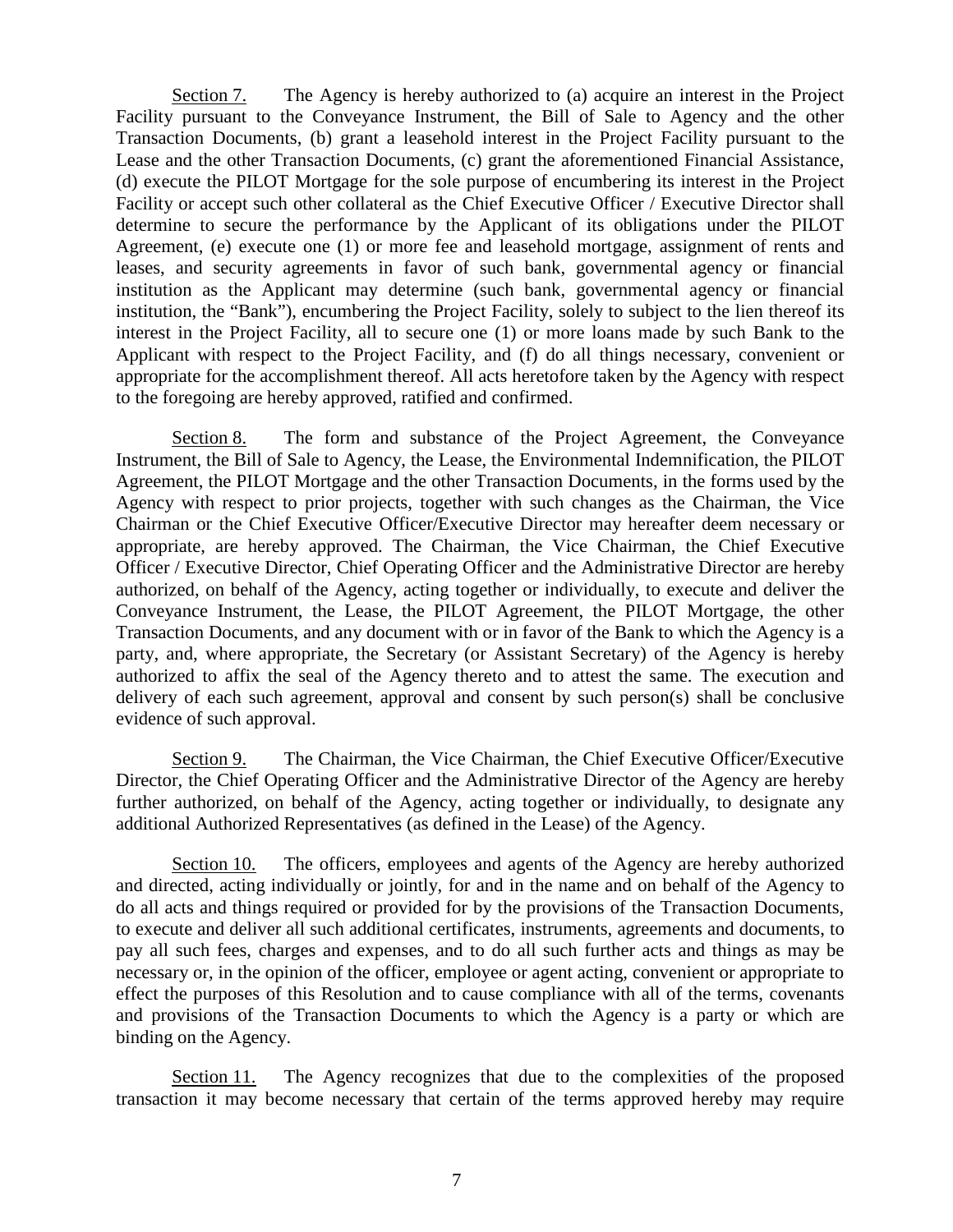modifications from time to time which will not affect the intent and substance of the authorizations and approvals by the Agency herein. The Agency hereby authorizes the Chairman, Vice Chairman and Chief Executive Officer/Executive Director of the Agency, acting individually or jointly, to approve modifications to the terms approved hereby which do not affect the intent and substance of this Resolution. The approval of such modifications shall be evidenced by the certificate of determination of an Agency officer or the execution and delivery by some or all such Agency officers of relevant documents containing such modified terms.

Section 12. The members of the Agency acknowledge the terms and conditions of Section 875(3) of the Act and the duties and obligations of the Agency thereunder with respect to granting of State Sales and Use Taxes (as such term is defined in Section 875 of the Act) with respect to the Project. The members hereby direct the officers of the Agency to comply with such terms and conditions with respect to the Project and hereby direct Special Counsel to the Agency to include such terms and conditions in all relevant Transaction Documents.

Section 13. The Chairman, the Vice Chairman, the Chief Executive Officer/Executive Director, Chief Operating Officer and the Administrative Director of the Agency are hereby authorized and directed to distribute copies of this Resolution to the Applicant and to do such further things or perform such acts as may be necessary or convenient to implement the provisions of this Resolution.

Section 14. This Resolution shall take effect immediately and shall be effective for one hundred eighty (180) days from the date of its adoption.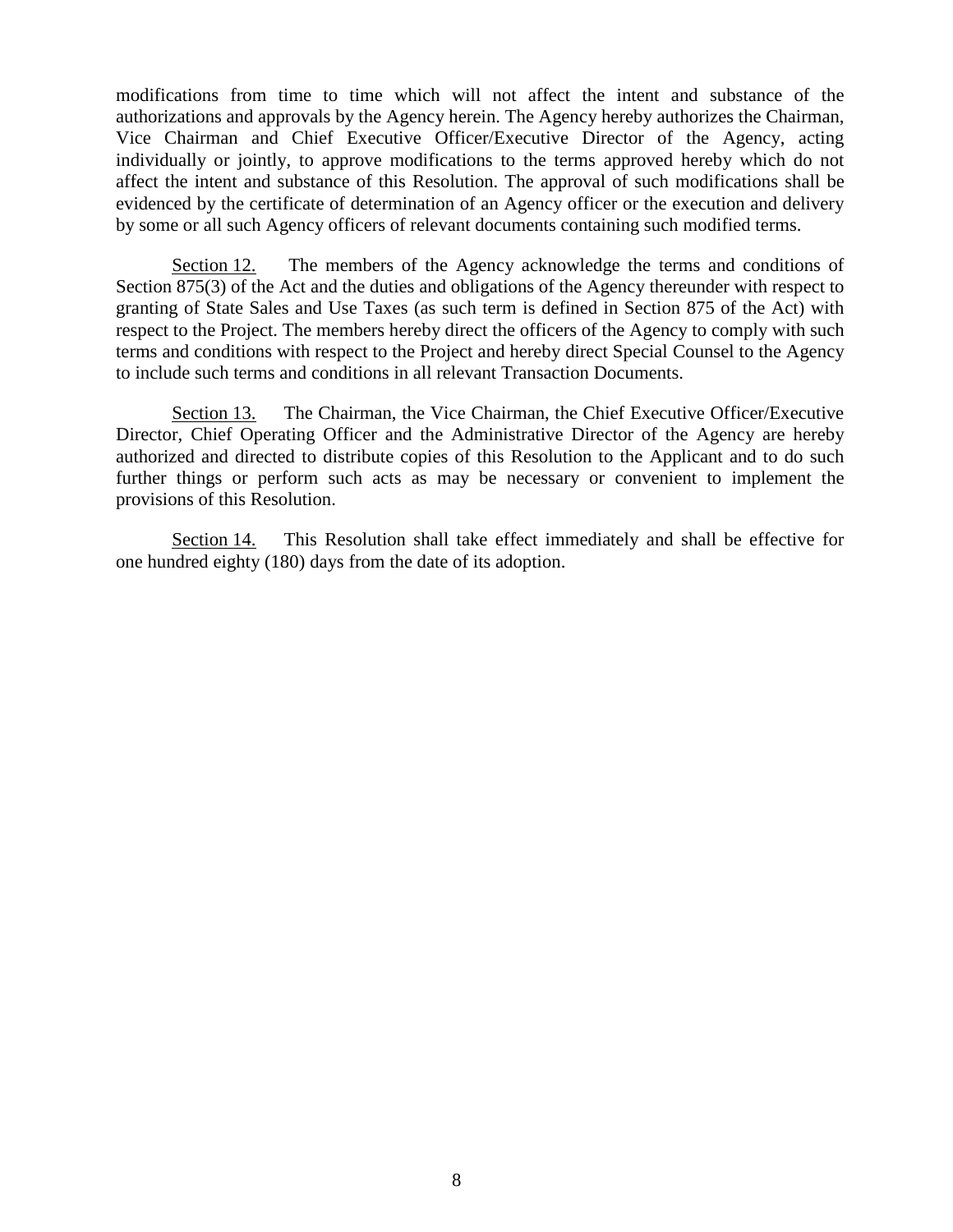The question of the adoption of the foregoing Resolution was duly put to a vote on roll call, which resulted as follows:

| <b>Richard Kessel</b>   | <b>VOTING</b> | AYE        |
|-------------------------|---------------|------------|
| Lewis M. Warren         | <b>VOTING</b> | <b>AYE</b> |
| <b>Anthony Simon</b>    | <b>VOTING</b> | <b>AYE</b> |
| <b>Timothy Williams</b> | <b>VOTING</b> | <b>AYE</b> |
| Chris Fusco             | <b>VOTING</b> | <b>AYE</b> |
| Amy Flores              | <b>VOTING</b> | <b>AYE</b> |
| <b>John Coumatos</b>    | <b>VOTING</b> | <b>AYE</b> |

The foregoing Resolution was thereupon declared duly adopted.